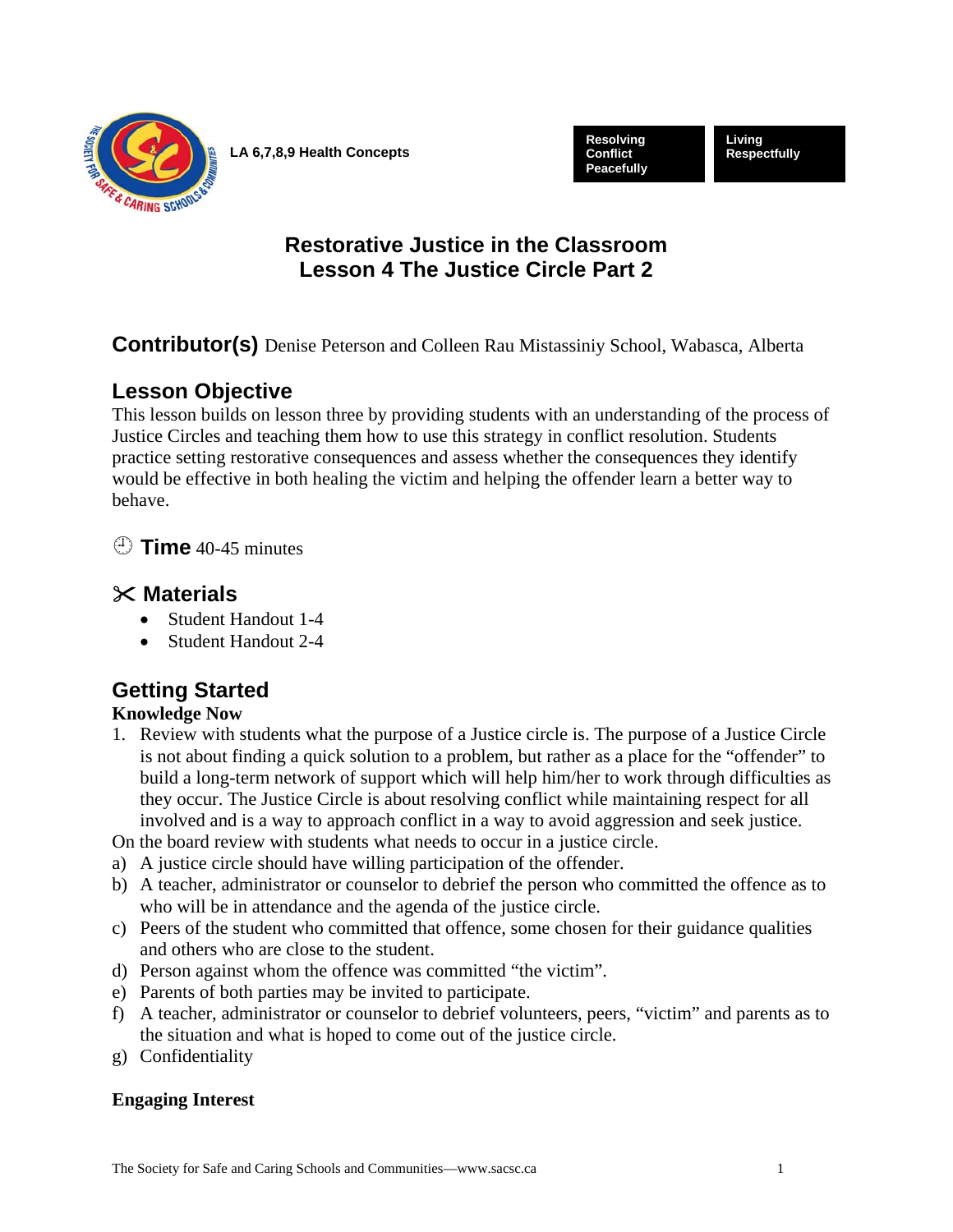- 1. Students are to break into groups of 4.
- 2. Assign the students the task of writing a scenario in which a student commits some sort of offence such as vandalism, bullying, stealing or violence. From what students know about classroom meetings and the justice circle, students are to create a resolution.
- 3. Once groups have written their scenarios on student handout 1-4 the teacher will collect the scenarios.
- 4. The scenarios will then be exchanged amongst groups.
- 5. Students are given student handout 2-4. Each group is to analyze a scenario. Students will then identify the issues and feelings of the "victims" as well as some of the possible issues and feelings that the "offender" may have. Students will also decide whether or not the resolution created by the other group would be effective.
- 6. Afterwards students will be asked to come up with a variety of consequences in which the "offender" can correct the situation.
- 7. Once the groups are finished analyzing the various scenarios, the class is to have a group discussion. Students read out their scenarios and present their by presenting the scenario they were given and what sorts of issues the group came up with.

### **Assessment/Analysis**

- Participation mark may be taken as to how well students co-operate with one another in the group and involve themselves in the class discussion.
- Student scenarios and analysis of the scenario may be accepted for marking.

### **Activities for Extension and/or Integration**

• In LA students could be asked to create a script based off of their scenarios. Students could then present their script to the class and model public speaking practices.

## **Subject and Level Learner Outcomes for Subject and Level**

Health 6: R-6.1 recognize that individuals can choose their own emotional reactions to events and thoughts.

 R 6.4 identify, analyze and develop strategies to overcome barriers to communication. R-6.7 apply a variety of strategies for resolving conflict; e.g., practice treating

differences of opinion as opportunities to explore alternatives.

 R- 6.9 make decisions cooperatively; e.g., apply a consensus-building process in group decision making.

 L-6.3 analyze influences on decision making; e.g., family, peers, values, cultural beliefs, quality of information gathered.

Health 7: R-7.2 analyze the need for short-term and long-term support for emotional concerns; e.g., family, friends, schools, professional. R-7.3 identify sources of stress in relationships, and describe positive methods of dealing with such stressors; e.g., change, loss, discrimination, rejection. L-7.7 determine and use knowledge and skills of the class to promote school and community health.

Health 8: R-8.7 develop and demonstrate strategies for promoting peaceful relationships; e.g.,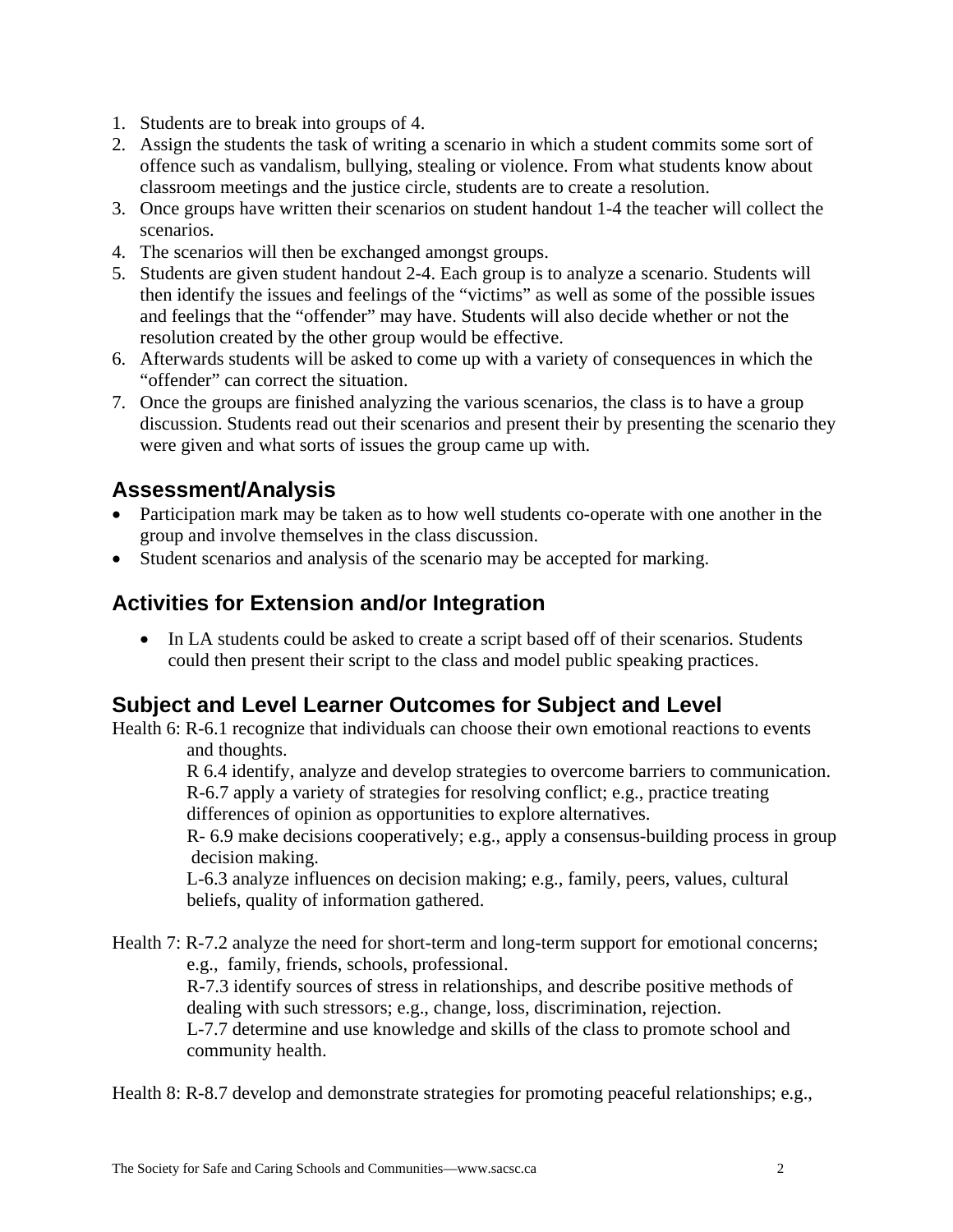find common ground in conflicts.

 L-8.8 investigate the characteristics of a mentor, and practice mentorship in a group setting.

Health 9: R-9.2 analyze why individuals choose not to express or manage feelings in situations; e.g., using anger to manipulate others, avoid others, feel powerful. R-9.7 refine personal conflict management skills; e.g., negotiation, mediation strategies.

### **Safe and Caring Topics and Concepts**

#### **Living Respectfully**

- Taking responsibility for our choices, our actions and for the consequences of our actions.
- Exploring punishment and problem solving as approaches to inappropriate behaviour.

#### **Resolving Conflict Peacefully**

- Describe and demonstrate a process that helps resolve conflict in a way both sides can accept.
- Helping classmates establish ground rules for resolving conflict.

# **Teaching Strategies**

| Go to<br>www.sacsc.ca<br><b>Click on</b><br>Resources, Strategies for<br>strategy descriptions | <b>Cooperative Learning</b> | <b>Inquiry Learning</b> | <b>Direct Instruction</b> |
|------------------------------------------------------------------------------------------------|-----------------------------|-------------------------|---------------------------|
|                                                                                                |                             | Problem<br>solving      | Lecture                   |

| <b>Generalization and</b> | <b>Peer Teaching</b> | <b>Empathy/Affective</b> | <b>General Teaching</b> |
|---------------------------|----------------------|--------------------------|-------------------------|
| <b>Transfer</b>           |                      | <b>Education</b>         | <b>Activities/Ideas</b> |
|                           |                      |                          | Brainstorming           |

### **Supplementary Resources**

- Gauthier, Gene. 1999. *Class Meeting for Safe and Caring Schools*.
- Pranis, Kay and Barry Stuart and Mark Wedge. 2003. *Peacemaking Circles: From Crime to Community.*
- Teresa Elder Hanlon. Accessed April 11, 2007. Circle *Justice in Canada: Building and Breaking Community*. > http://www.cejamericas.org/doc/documentos/teresa-hanlon.pdf<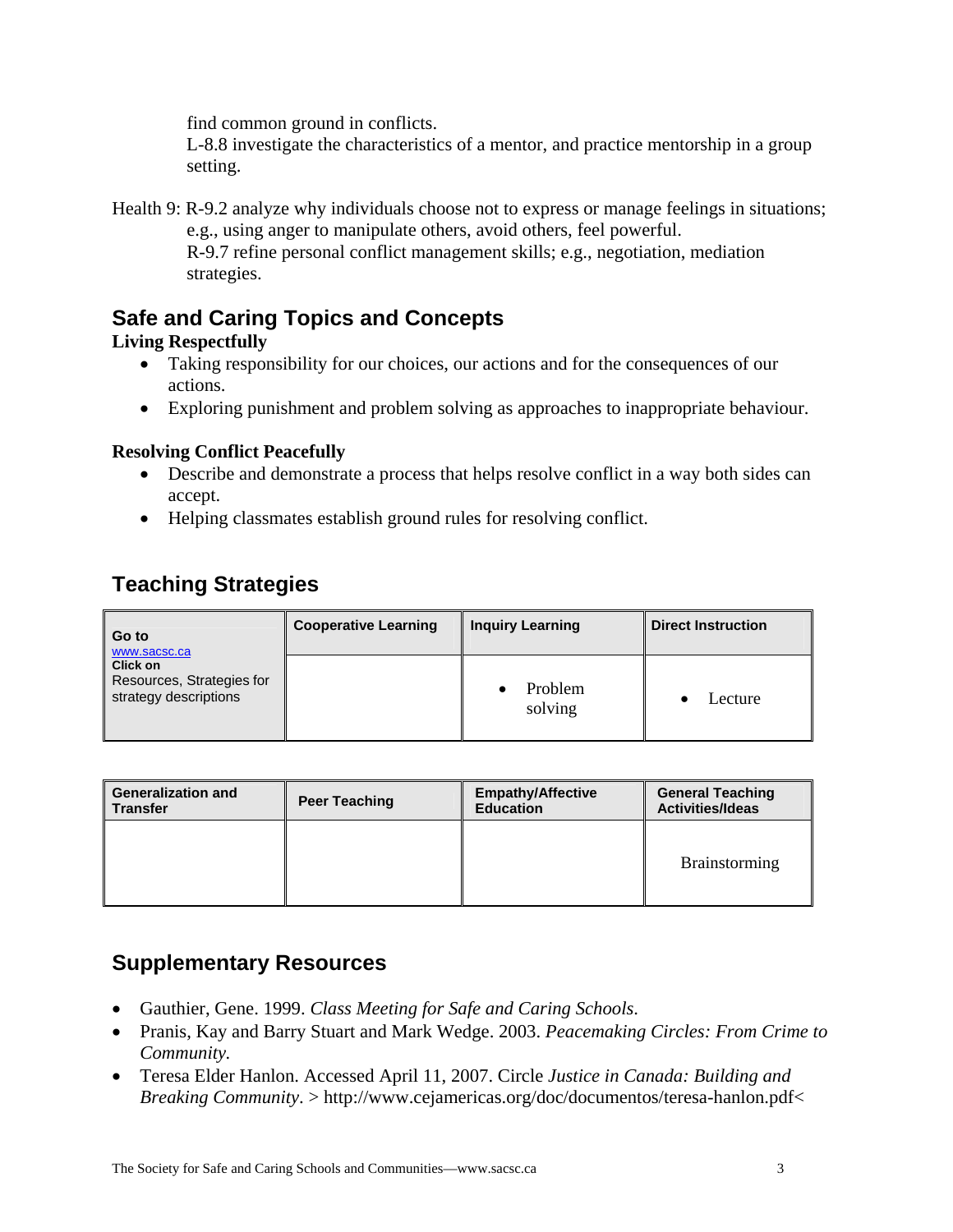Student Handout 1-4

### **Restorative Justice**

Name \_\_\_\_\_\_\_\_\_\_\_\_\_\_\_\_\_\_\_\_\_\_\_\_\_\_\_\_\_\_\_\_\_\_\_\_\_\_\_\_\_\_\_\_\_\_\_\_\_\_\_\_\_\_\_\_\_\_\_\_\_\_\_\_\_\_\_\_\_\_

In the space provided have your group create a scenario in which a student commits an offence regarding bullying, vandalism, violence, defiant behaviour or blatant disrespect. You're scenario needs to be descriptive and may include as many characters as needed. Have your group members brainstorm and agree upon a resolution to the scenario.

## **Scenario**

# **Resolution**